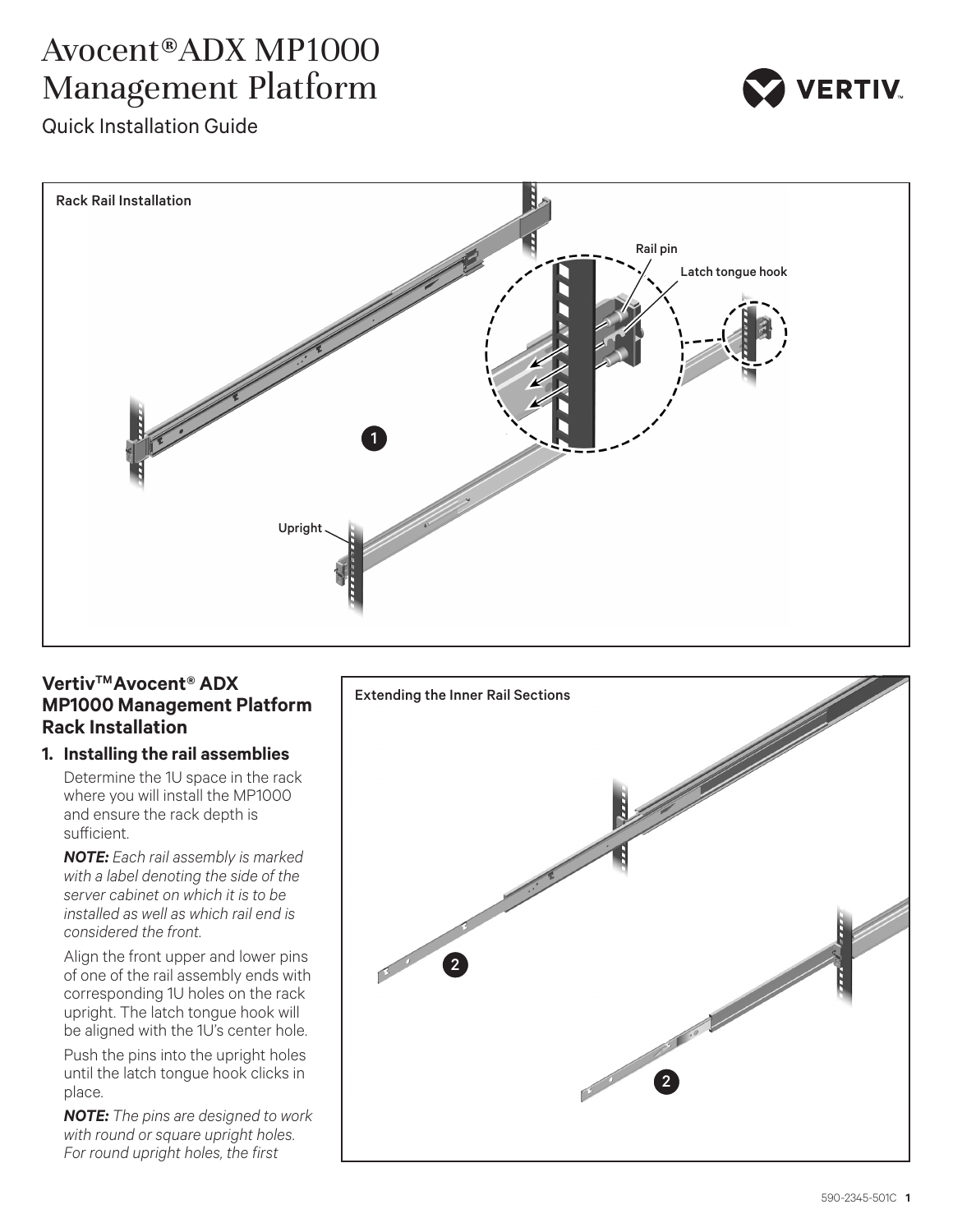# Avocent® ADX MP1000 Management Platform



*latch tongue hook engages. With square upright holes, the pins insert further, requiring the second latch tongue hook to engage.* 

Repeat for all rail ends.

#### **2. Prepping the rails for the MP1000**

Fully extend the two inner rails as shown in the illustration, Extending the Inner Rail Sections, located on the previous page.

#### **3. Fastening the MP1000 to the rack rails**

Locate the keyholes slots on the inner rail extensions. Slip the keyhole pins, located along either side of the MP1000, down into their corresponding rail keyhole slots. Once the keyhole pins bottom in the elbow of the keyhole slot, push forward to complete the seating and to engage the keyhole lock latches.

## **4. Inserting the MP1000**

Press in on both the rail-lock latches, located on each side and just to the front of the keyhole-lock latch, to collapse the rail extensions. Continue to push the MP1000 into the 1U space until the back of the front bezel is securely seated against the rail end/upright.









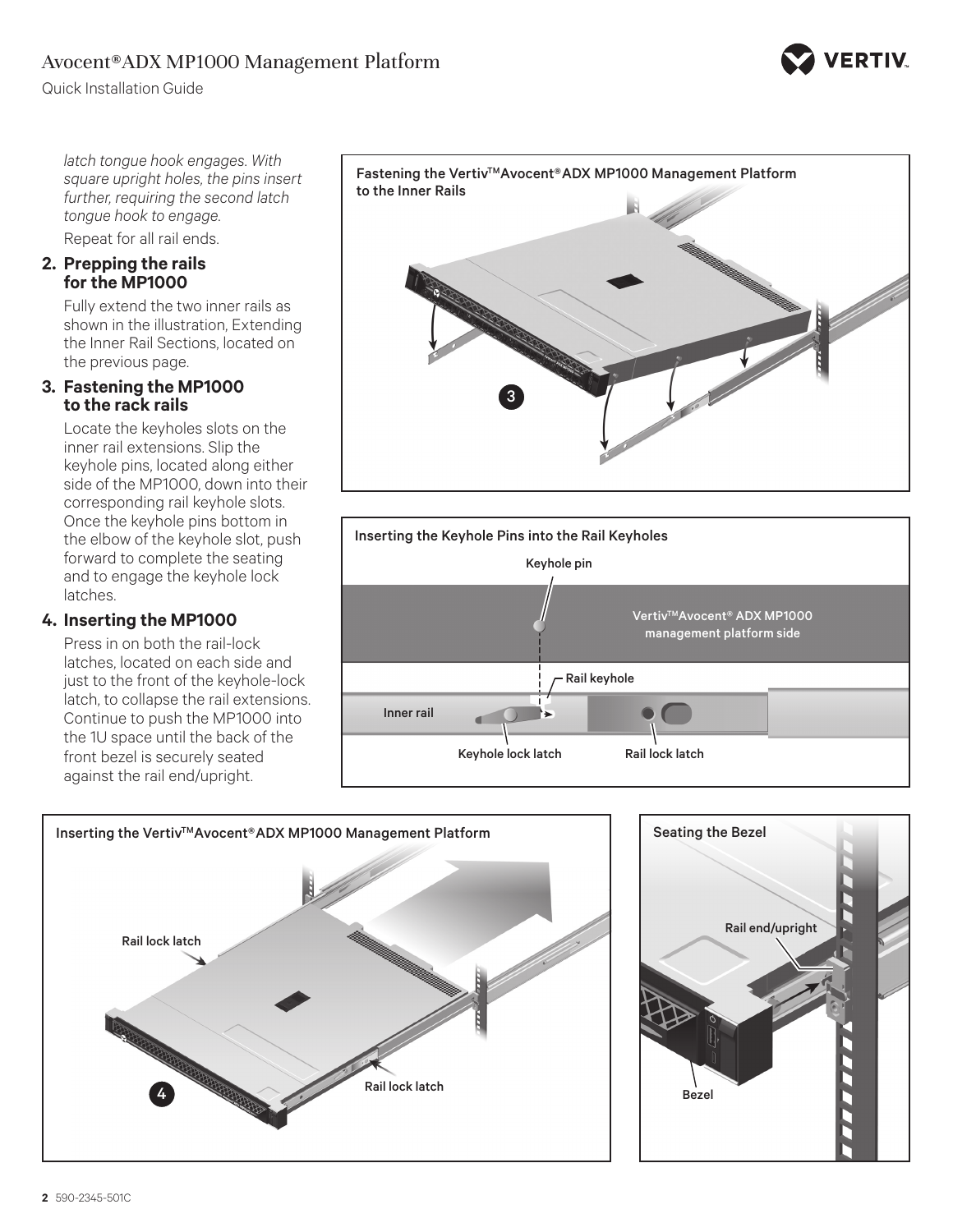Quick Installation Guide

# **MP1000 Connection and Configuration**

## **5. Connecting to the network**

Use an Ethernet cable to connect your network to the Gb1 port on the rear of the MP1000.

#### **6. Making a serial or VGA connection**

To initially configure an IP address for the MP1000 (see Step 8), you will first have to make either a serial connection to the console port or connect a monitor and keyboard.

Use a serial cable, with serial settings of 115200 bps, no parity, 1 stop bit, 8 data bits and no flow control, to connect an LCD tray or crash cart to the MP1000 console port.

Alternatively, you can use a VGA cable and a USB cable to connect a monitor and keyboard to the MP1000.

## **7. Connecting power**

Connect power cords from a properly grounded electrical outlet or power distribution unit (PDU) to both power ports on the right rear of the appliance.

Press the power button on the front right of the MP1000 to turn it on.

*NOTE: For initial configuration, the MP1000 should only be turned on after either a serial connection or a monitor/keyboard connection have been made.* 

# **8. Assigning an IP address**

By default, an IP address is obtained via DHCP. You can also configure a static IP.

To view the DHCP-assigned IP address or to configure a static IP address, perform the following steps:

a. From the Command Line Interface (CLI), log in using **admin** as the username and password. You are prompted to change the password.



RM1048P rack manager

Vertiv<sup>™</sup> Avocent® ADX MP1000 Management Platform Configuration

b. Select the option to show or configure network settings.

c. Select the eno1 option.

crash cart

6 LL TM (5

*NOTE: The IP address assigned by the DHCP server is visible once this option is selected. This address can be entered into a web browser to access the web user interface (UI).*

*If you can not log into the UI, the time settings may be incorrect. Please ensure you are on a network with a reachable NTP server or set the time manually. Please consult the user guide for more information.*

- d. To assign a static IP address, select the applicable option and follow the on-screen prompts to configure the IP, subnet and gateway.
- e. Type **0** (zero) and press **Enter** to exit to the main menu.

f. Select the option to reboot the management platform.

connection

7

g. Once the MP1000 reboots, enter the IP address assigned to eno1 into a web browser to access the web UI.

For more information, see the Vertiv™ Avocent® ADX MP1000 Management Platform Installer/User Guide available at www.vertiv.com/ADX-Management -Platform.